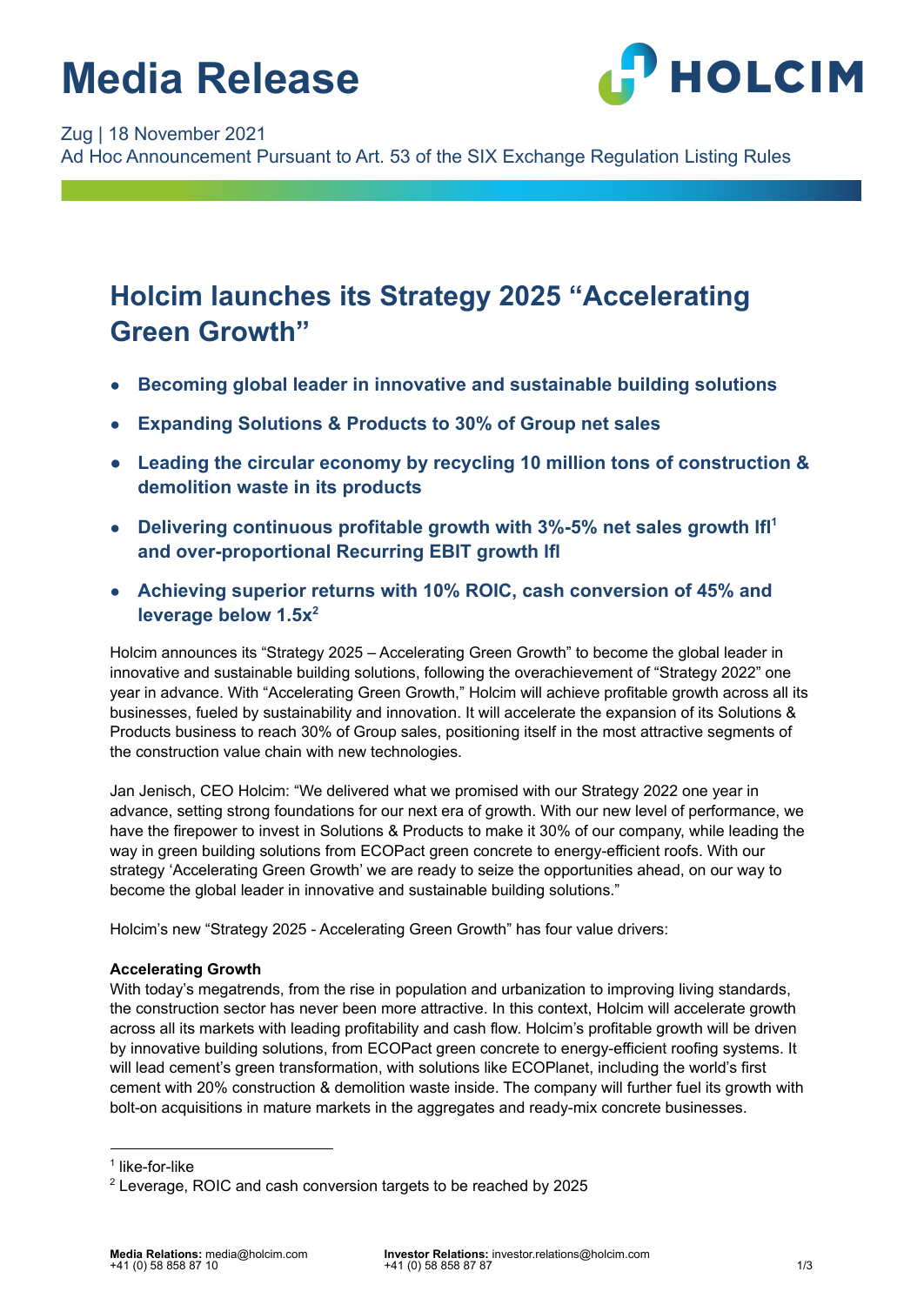## **Media Release**



Strengthening its performance, Holcim will scale up digitalization across its value chain, from its operations and distribution to its customer experience.

### **Expanding Solutions & Products**

Holcim will reach 30% of its Group net sales in Solutions & Products. Growing closer to its customers, this business will expand its range of integrated solutions and systems from construction and energy efficiency to repair and refurbishment. This builds on Holcim's acquisition of Firestone Building Products, a global leader in roofing systems, as a new growth and innovation engine for the company. Roofing sales are already delivering double-digit growth in the USD 50 billion global flat roofing market and will double to USD 4 billion by 2025 with strategic investments and acquisitions.

#### **Leading in Sustainability and Innovation**

Sustainability is at the core of Holcim's strategy, with the industry's first 2050 net-zero targets, endorsed by the Science Based Targets initiative (SBTi). Holcim will remain at the forefront of green building solutions, with 25% of ready-mix net sales coming from ECOPact, ranging from 30% to 100% lower CO<sub>2</sub> footprint. Leading the circular economy, Holcim will recycle 75 million tons of materials across its business including 10 million tons of construction & demolition waste by 2025. Holcim will continue to deploy smart technologies, from 3D printing using 70% less materials to green mineral components like calcined clay. It will further develop next-generation technologies including 30 pilot projects in carbon capture, utilization and storage, in line with its target to operate at least one net-zero plant by 2030.

#### **Delivering Superior Performance**

Holcim's "Strategy 2025 – Accelerating Green Growth" financial targets are:

- 3%-5% net sales growth Ifl
- Over-proportional increase in Recurring EBIT lfl
- 45% cash conversion
- 10% return on invested capital in 2025
- Ratio of net financial debt to EBITDA of under 1.5x in 2025

The strategy includes ambitious 2025 sustainability targets in line with Holcim's net-zero roadmap, validated by the SBTi:

- $\bullet$  25% of ready-mix sales from ECOPact, with 30% to 100% lower CO<sub>2</sub> footprint
- 10 million tons of construction & demolition waste recycled in its products and 75 million tons of recycled materials overall
- Green CAPEX of CHF 500 million
- >40% of financing agreements linked to sustainability goals

Holcim will deliver these results by fostering a high-performance culture while operating at the highest level of ethics and integrity.

The full presentation of the strategy will take place today at Holcim's Capital Markets Day beginning at 14h (CET). Investors, journalists and all stakeholders are invited to learn more about "Accelerating Green Growth" in a webinar hosted by CEO Jan Jenisch and other Holcim senior leaders. Details and log-on information is available [here.](https://www.holcim.com/capital-markets-day-2021?utm_medium=release&utm_source=media&utm_campaign=cmd2021)